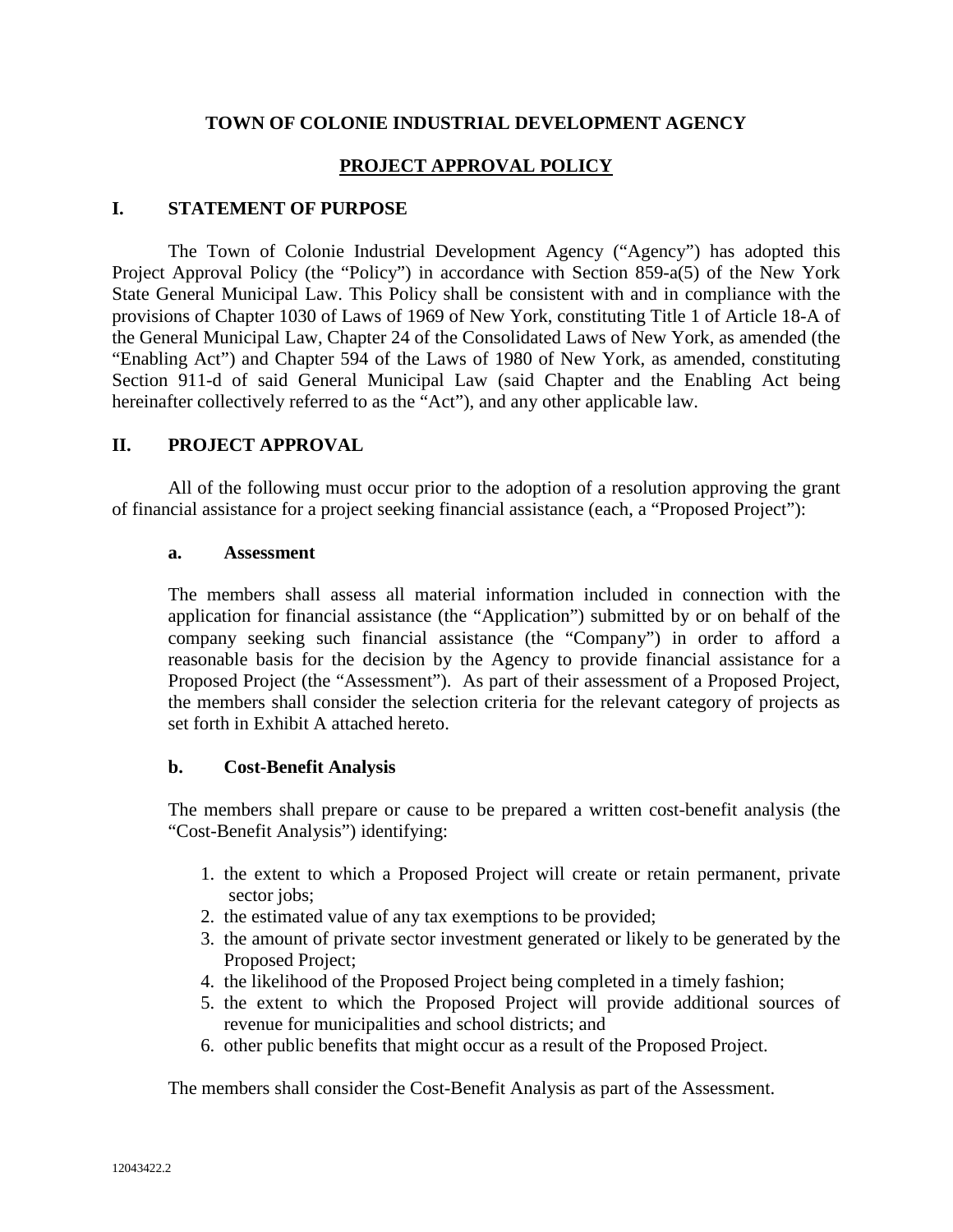## **c. Company Confirmation of Compliance**

The Agency must receive from the Company a written statement that, as of the date of the Application, the Proposed Project is in substantial compliance with all provisions of General Municipal Law Article 18-A, including but not limited to Sections 859-a and 862(1).

### **d. Notification**

If a Proposed Project involves the removal or abandonment of a facility or plant within New York State, the Agency shall notify the chief executive officer or officers of the municipality or municipalities in which the facility or plant was located. If applicable, such notice shall be sent within ten days of the adoption of a Public Hearing Resolution or Inducement Resolution.

Adopted: August 8, 2016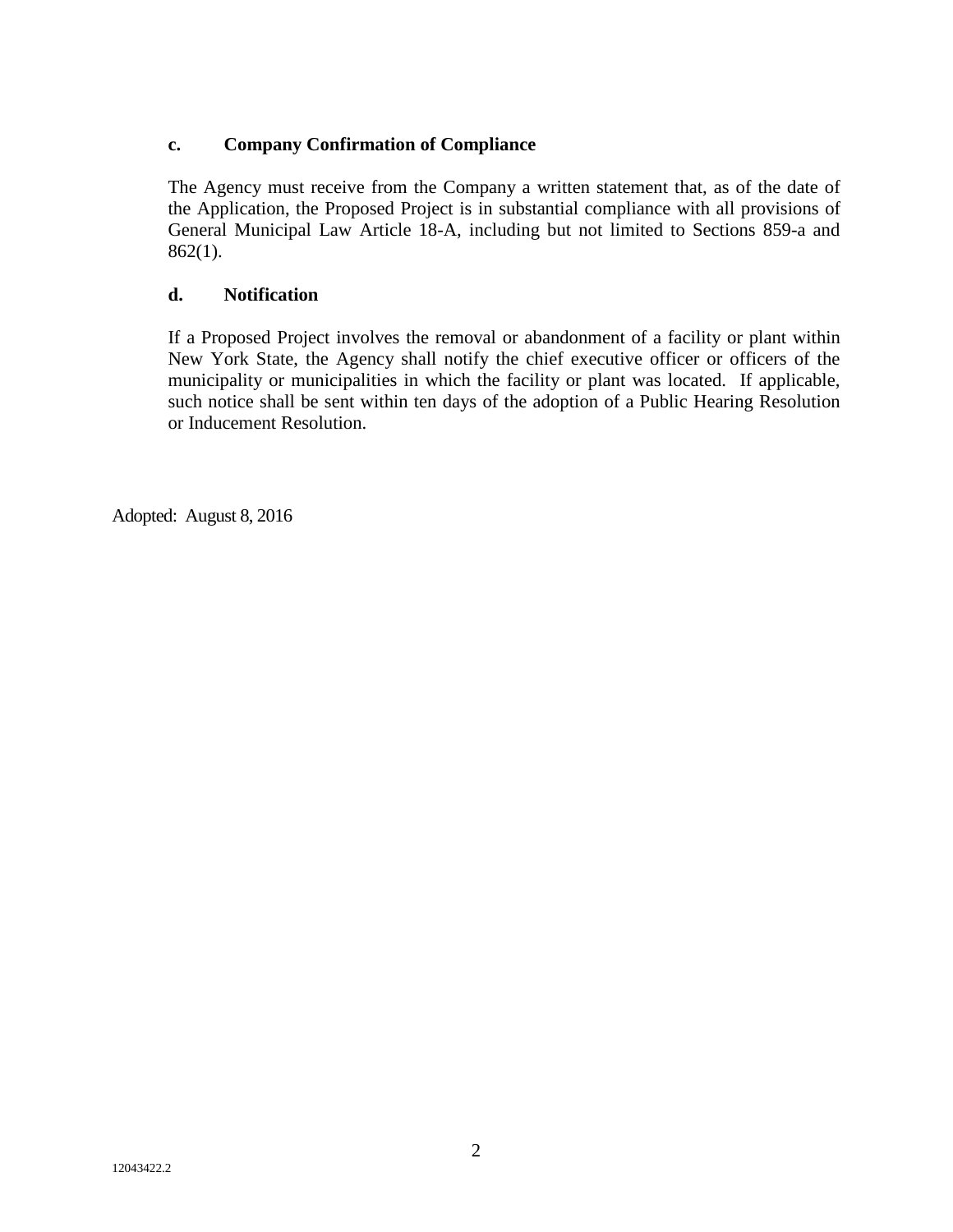## **EXHIBIT A**

# **SELECTION CRITERIA BY PROJECT TYPE**

## **Manufacturing, Warehouse, Distribution**

- 1. Alignment with local planning and development efforts
- 2. Wage rates (as compared to median wage for area)
- 3. Regional wealth creation (% sales/customers within municipality)
- 4. Regional purchases (% of overall purchases)
- 5. Research and development activities
- 6. Investments in energy efficiency
- 7. Location, land use, including use of brownfields or locally designated development areas
- 8. Use of LEED/renewable resources
- 9. Retention/flight risk

### **Agricultural, Food Processing**

- 1. Alignment with local planning and development efforts
- 2. Wage rates (as compared to median wage for area)
- 3. Regional wealth creation (% sales/customers outside area)
- 4. Regional purchases (% of overall purchases)
- 5. Research and development activities
- 6. Investments in energy efficiency
- 7. Location, land use factors, proximity to local agricultural production
- 8. Use of LEED/renewable resources
- 9. Retention/flight risk

#### **Adaptive Reuse, Community Development**

- 1. Alignment with local planning and development efforts
- 2. Location within distressed census tract
- 3. Age of structure
- 4. Elimination of slum and blight
- 5. Building or facility vacancy
- 6. Redevelopment supports local community development plan
- 7. Environmental or safety issues
- 8. Use of LEED/renewable resources
- 9. Building or site has historic designation
- 10. Site or structure has delinquent property or other local taxes
- 11. Project developer's return on investment
- 12. Ability to obtain conventional financing

#### **Tourism**

- 1. Alignment with local planning and development efforts
- 2. Market study (documenting demand and impact on existing tourism and businesses)
- 3. Regional wealth creation
- 4. Proximity to and/or support of regional tourism attractions/facilities
- 5. Support of local official(s), convention visitors bureau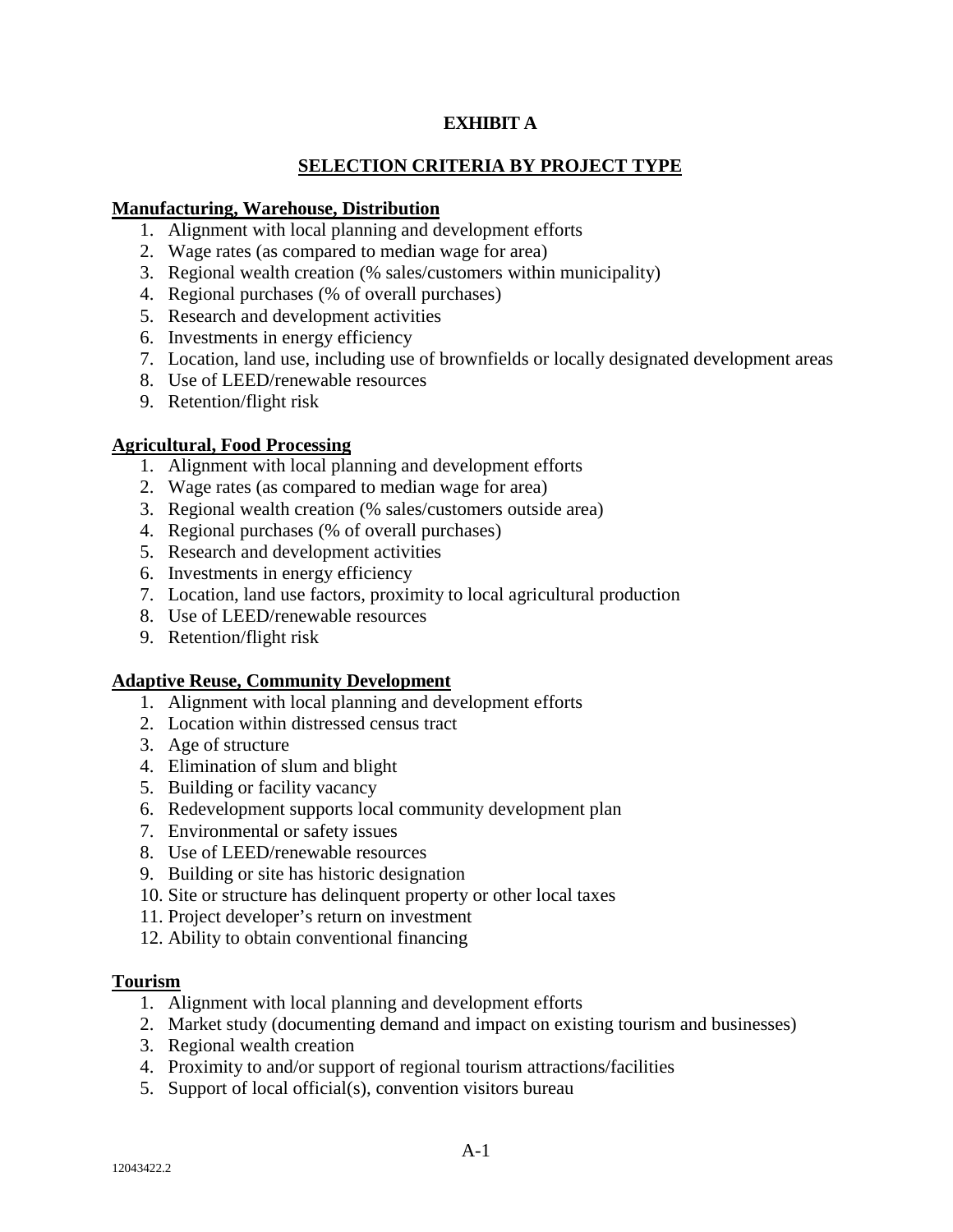- 6. Regional purchases, support of local vendors
- 7. Use of LEED/renewable resources
- 8. Generation of additional local revenues (such as hotel bed taxes)

#### **Retail**

- 1. Alignment with local planning and development efforts
- 2. Meets all requirements of General Municipal Law Section 862
- 3. Market study documenting need
- 4. Goods or services not readily available
- 5. Impact on existing businesses
- 6. Regional wealth creation
- 7. Location within highly distressed census tract
- 8. Location in urban or town center
- 9. Elimination of slum and blight
- 10. Alignment with local planning and development efforts

### **High Tech**

- 1. Alignment with local planning and development efforts
- 2. Wage rates (as compared to median wage for area)
- 3. Regional wealth creation (% sales/customers outside area)
- 4. Regional purchases (% of purchases from local vendors)
- 5. Research and development activities
- 6. Investments in energy efficiency
- 7. Support of local business
- 8. Retention/flight risk
- 9. Use of LEED/renewable resources

## **Back Office, Data, Call Centers**

- 1. Alignment with local planning and development efforts
- 2. Wage rates (as compared to median wage for area)
- 3. Regional wealth creation (% sales/customers outside area)
- 4. Regional purchases (% of purchases from local vendors)
- 5. Support of local business
- 6. Retention/flight risk
- 7. Use of LEED/renewable resources

#### **Senior Housing**

- 1. Alignment with local planning and development efforts
- 2. Market study (documenting unmet need and impact on existing housing facilities)
- 3. Location within a highly distressed census tract
- 4. Urban, town/village center location
- 5. Local official(s) support
- 6. Located in areas that provide support for below median income seniors
- 7. Location promotes walkable community areas
- 8. Project developer's return on investment
- 9. Ability to obtain conventional financing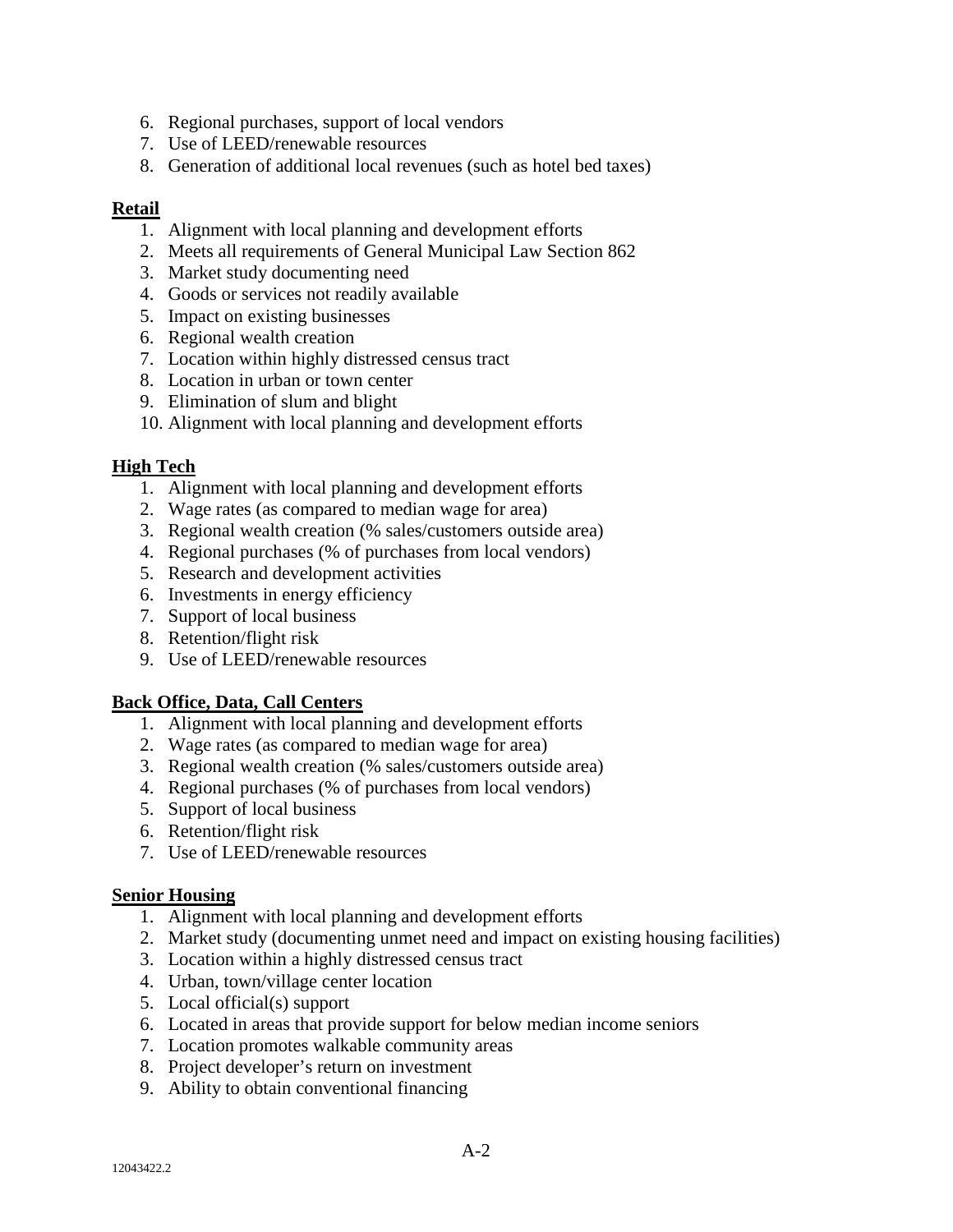- 10. Provision of senior-specific amenities (community rooms, health services, etc.)
- 11. Income level of potential residents (at or below median income)

### **Affordable Housing**

- 1. Alignment with local planning and development efforts
- 2. Market study (documenting unmet need and impact on existing housing facilities)
- 3. Location within a highly distressed census tract
- 4. Alignment with local planning and development efforts
- 5. Urban, town/village center location
- 6. Local official(s) support
- 7. Located in areas that provide support for below median income individuals
- 8. Location promotes walkable community areas
- 9. Project developer's return on investment
- 10. Ability to obtain conventional financing
- 11. Income level of potential residents (at or below median income)

### **Commercial Housing**

- 1. Alignment with local planning and development efforts
- 2. Market study (documenting unmet need and impact on existing housing facilities)
- 3. Location within a highly distressed census tract
- 4. Alignment with local planning and development efforts
- 5. Location within urban or town/village center
- 6. Support from local official(s) and the community
- 7. Location within areas that have inadequate housing supply
- 8. Promotion of transit-oriented or walkable community areas
- 9. Project developer's return on investment
- 10. Ability to obtain conventional financing

#### **Student Housing**

- 1. Alignment with local planning and development efforts
- 2. Market study (documenting unmet need and impact on existing housing facilities)
- 3. Location within a highly distressed census tract
- 4. Alignment with local planning and development efforts
- 5. Location within urban or town/village center
- 6. Support from local official(s) and the community
- 7. Location within areas that have inadequate housing supply
- 8. Promotion of transit-oriented or walkable community areas
- 9. Project developer's return on investment
- 10. Ability to obtain conventional financing

#### **Energy Production**

- 1. Alignment with local planning and development efforts
- 2. Wage rates (above median wage for area)
- 3. In region purchases (% of overall purchases, local construction jobs/suppliers)
- 4. Advances renewable energy production/transmission goals
- 5. Provides capacity or transmission to meet local demand or shortage